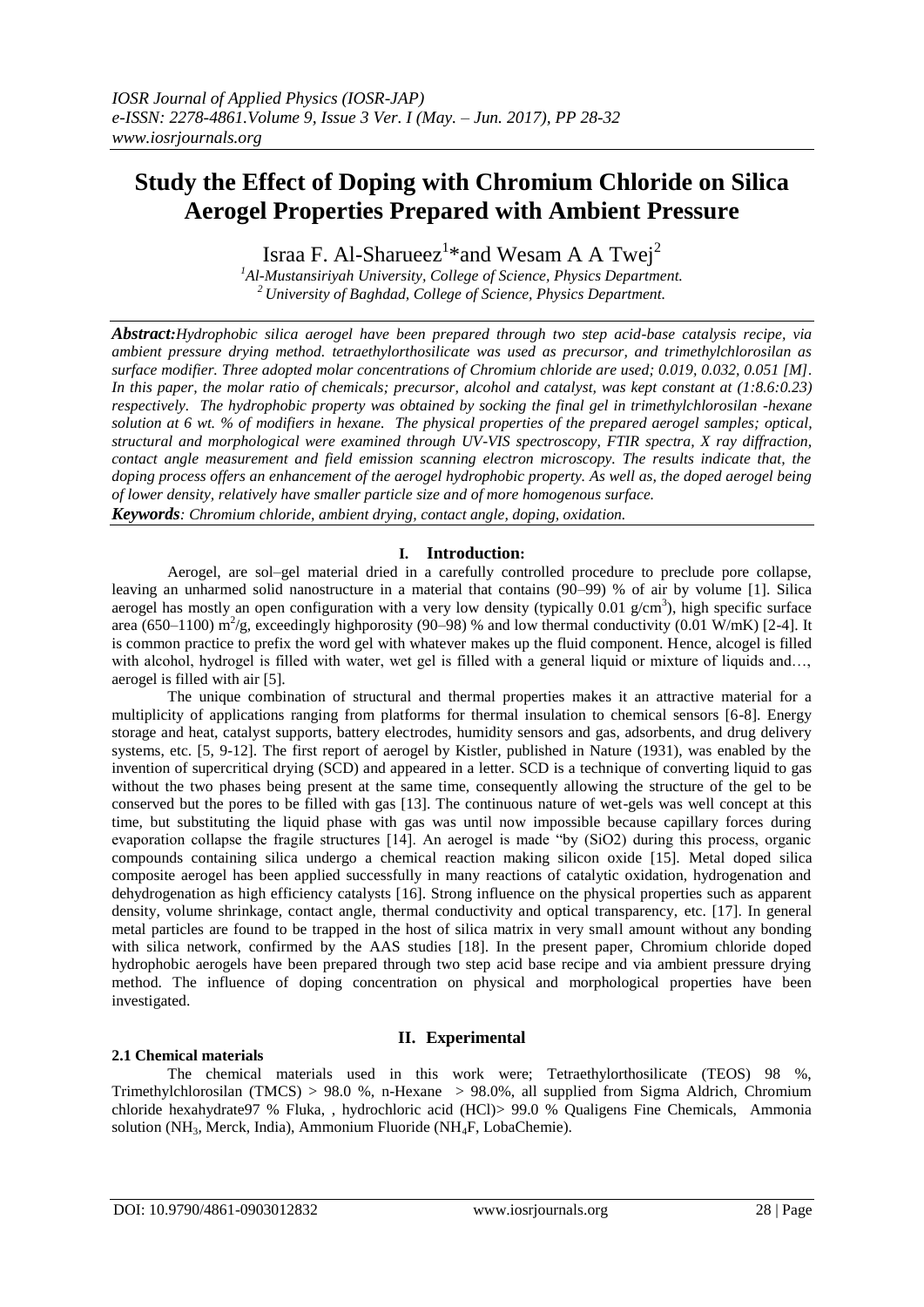#### **2.2 Sample preparation**

Silica aerogels were prepared through a two-step acid–base catalyzed sol–gel process followed by ambient pressure drying. The sol was prepared using TEOS, ethanol and HCl (0.01 M), recipe molar ratio of TEOS, EthOH, HCl, was  $(1:8.6:0.23)$ respectively. After 48 h of hydrolysis three molar concentration of CrCl<sub>3</sub>  $6H<sub>2</sub>O$  were add to the solution (0.019, 0.032 and 0.051 [M]). Drop by drop amount of (50% NH<sub>4</sub>OH, 50%) NH4F) solution were added to the recipe to adjusts the sol pH at 8.3. Greenalcogel was formed within few minutes. Ethanol and hexane mixing solution at mixing ratio of 75%-25%, 50%-50%, 25%-75% and 0%- 100%were prepared and used for alcogel socking at rate of four days. The silica aerogels with hydrophobic property were obtained by socking the final gel in (TMCS-Hexane) solution at 6 wt. % (TMCS) three times within three days, and finally, in pure hexane three times every day.

The gel is formed by the hydrolysis and polymerization of TEOS with HCl as a catalyst and metal ion as given below [19]:

Hydrolysis:

$$
Si(OC_2H_5)_4 + 4H_2O \xrightarrow{CuCl_2} Si(OH)_4 + 4C_2H_5OH
$$

Condensation:

$$
Si(OH)_4 + Si(OH)_4 \frac{NH_4OH}{NH_4F} (OH)_3Si - O - Si(OH)_3 + H_2O
$$

Modification reaction is given in the following equation;



#### **2.4 Methods of characterization**

Since the prepared aerogel samples were of irregular shape, their densities were obtained by filling them in a cylindrical column of known volume the density was calculated from its mass to volume ratio. The surface modification was confirmed using Fourier transform infrared (FTIR) spectroscopy (Shimadzu-8400S) in the range of (400–4000) cm<sup>-1</sup> using KBr pellets. X-ray diffractometer (XRD:Philips, model: X'Pert MPD) was used to determine the phases of doping nanosilicate. The degree of hydrophobicity was quantified by measuring the contact angle (θ) of a water droplet placed on the surface of the aerogel using a contact angle meter (Rame-Hart instrument, USA). The microstructure of nanoporous was analyzed using Field Emission Scanning Electron Microscopy (FESEM) (Model Philips XL-30).

#### **III. Results and Discussion 3.1. Optical analysis for Chromium aerogel**

Optical characterizations were achieved through the transmittance spectra, all samples normalize with thickness. Figure (1) show the transmittance spectra of aerogel doping with Chromium chloride.



**Figure (1)** Transmittance spectra of aerogel doping with Chromium chloride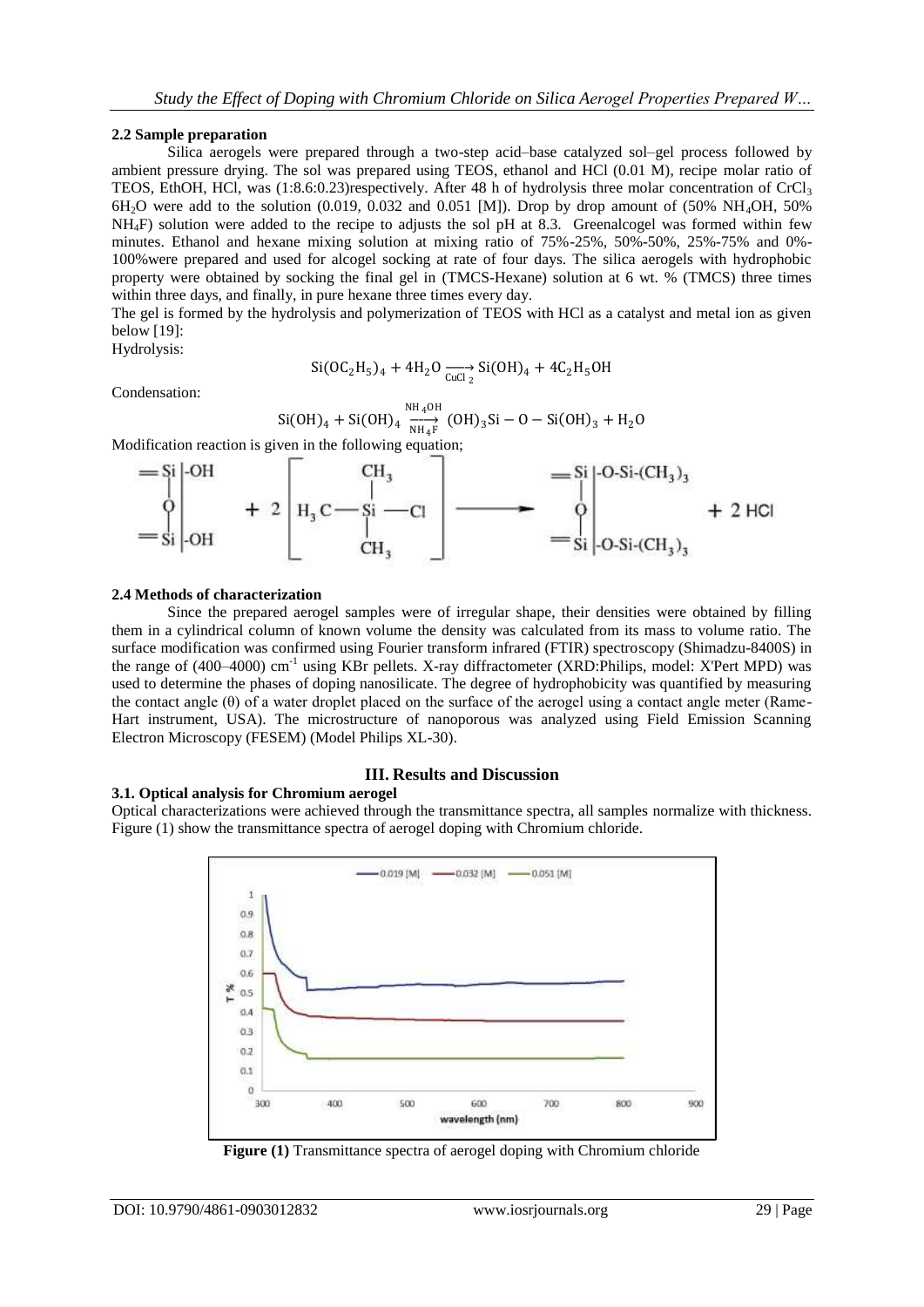As shown in figure (1), at lowest concentration 50% of incident light have been passed from sample, and at moderated concentration, 0.032[M], 40% will passed. Whereas, at high doping concentration 0.052 [M] just 15% of incident light have been passed. In this work, heating is very importantto make modification, leadingheating of chromium chloride triple and subsequent cooling to a sharing in the union as illustrated in equation (3), the gradual cooling leads to its transformation into a violet color [20].

 $[Cr(H<sub>2</sub>O)<sub>6</sub>]Cl<sub>3</sub> \rightleftharpoons [CrCl<sub>3</sub>(H2O)<sub>3</sub>]3H<sub>2</sub>O$ 

This is lead to get less transparency in aerogel doped with Chromium chloride.

Figure (2) present the image of Chromium chloride doped aerogels samples. It is clear that as the doping concentration increased the samples geometrical shape will deformed due to cracks caused by metal ion resulting in collapse of silica networks.



0.019[M] 0.032[M] 0.052[M] **Figure (2)** Photographic image of aerogel doped with Chromium chloride with different concentrations.

Table (1) displays some of properties for aerogel doped in chromium chloride. From table observed that the density increased with increasing the concentration, as well as particle size, as shown in figure (2).

| <b>Table</b> (1) some properties of acroger doped with embiniting emorge. |                  |               |               |               |
|---------------------------------------------------------------------------|------------------|---------------|---------------|---------------|
| concentration of                                                          | Density          | Contact angel | Particle size | Transmittance |
| CrCl <sub>3</sub> [M]                                                     | $\text{cm/cm}^3$ | (degree)      | nm)           | $\frac{0}{0}$ |
| 0.019                                                                     | 0.05             | .34           |               |               |
| 0.032                                                                     | 0.108            | 149           |               | 40            |
| 0.051                                                                     | .128             | .53.4         |               |               |

**Table (1)** some properties of aerogel doped with Chromium chloride.

### **3.2. FTIR spectroscopy study for Chromium aerogel**

Figure (3) illustrated FTIR test for aerogel doped with Chromium chloride with different molar concentration. FTIR spectra for all concentration indicate successful surface chemical modification on aerogel doping with Chromium chloride, Furthermore, the broad bands at O-H and at 1600 and 3400 cm-1 were being weaker, and the band of C-H at (2750) cm<sup>-1</sup> at low concentration become stronger as concentration was increased. This may mean that the chromium ions can enhanced the replace of  $-OH$  groups by C-H group. At high concentration a new peak has been appear at 679 cm<sup>-1</sup>. The initiated of this peak may be attributed to the formation of Cr-O-Cr [21]. And these bonds may help in reducing –OH groups.



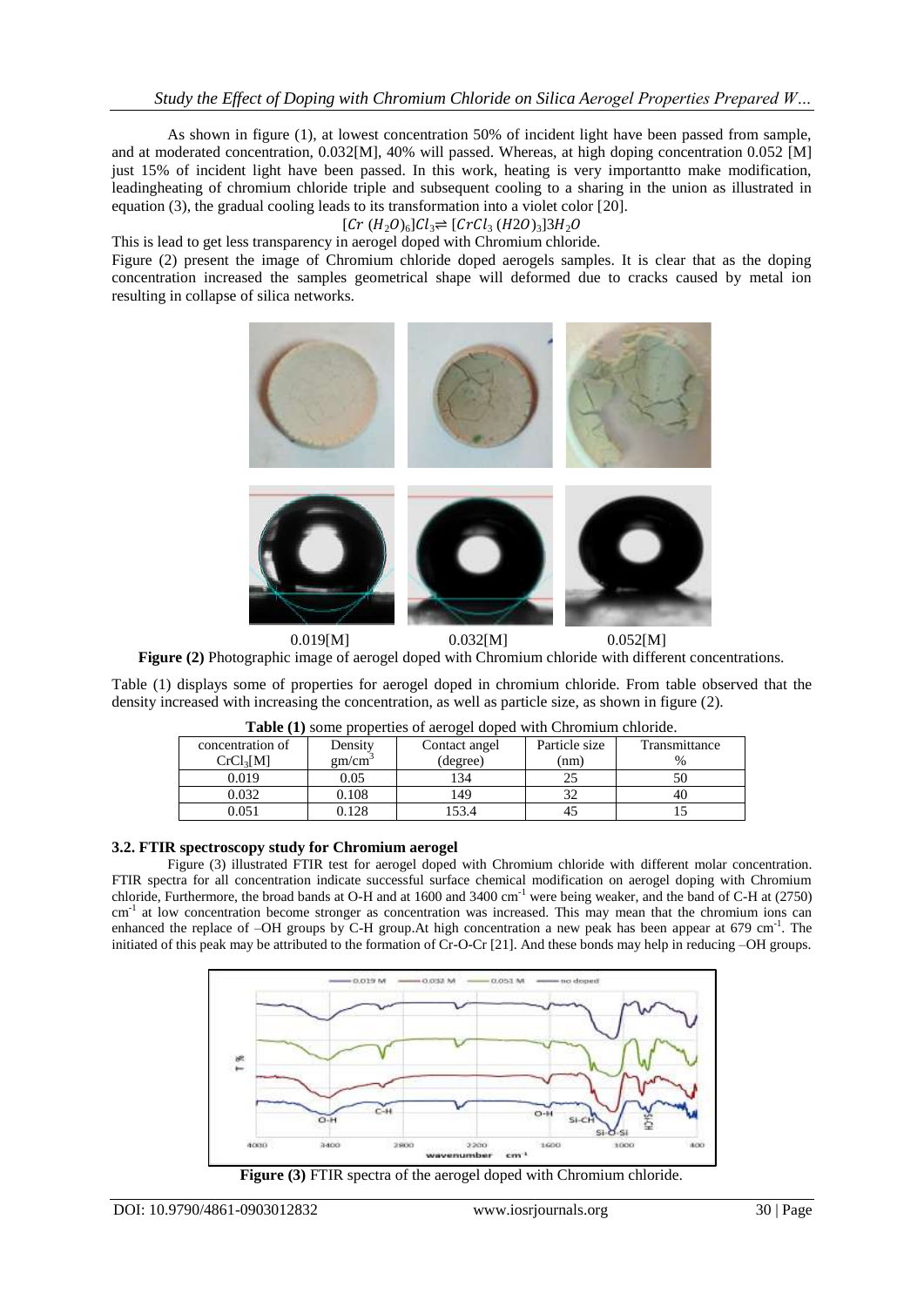## **3.3. X-Ray Diffraction for Chromium aerogel**

The XRD patterns for the optimized doping sample with metal ions were achieved. Figure (4) illustrated XRD for aerogel doped with Chromium chloride with highest and lowest concentration.



**Figure (4)** XRD spectra of the aerogel doped with Chromium chloride with molar concentration (0.019 and 0.051[M]).

From XRD patterns it is clear that amorphous feature was dominate for chromium doped aerogel spectra even at high doping concentration. This may be due to high temperature needed for converting chromium doped aerogel to crystalline phase. Some researchers have pointed out that the temperature of crystallization of chromium in the at least 500 °C [22, 23]. In the current work, the drying temperature don't rise  $250^{\circ}$ C in order to not lose the hydrophobic property, thus several diffraction crystalline peaks have not been seen in the XRD spectra.

## **3.4. Scanning Electron Microscopy observation for Chromium aerogel**

The effect of the doping concentration on the microstructure of the silica aerogel doped with chromium chloride was observed via FESEM. Figure (5) shows the FESEM micrographs of lower and higher concentration of chromium doped silica aerogel. Particles are aggregated with original particle size is (25–45) nm and the shapes of particles are irregular. It can be seen that particle size slightly decreased when the doping concentration increased. At higher doping concentration, the particle size appearing of smaller size and smaller pore sizes in their structure.



Figure (5) FESEM images, at two different magnification doping with CrCl<sub>3</sub> 0.019 [M]and 0.051 [M].